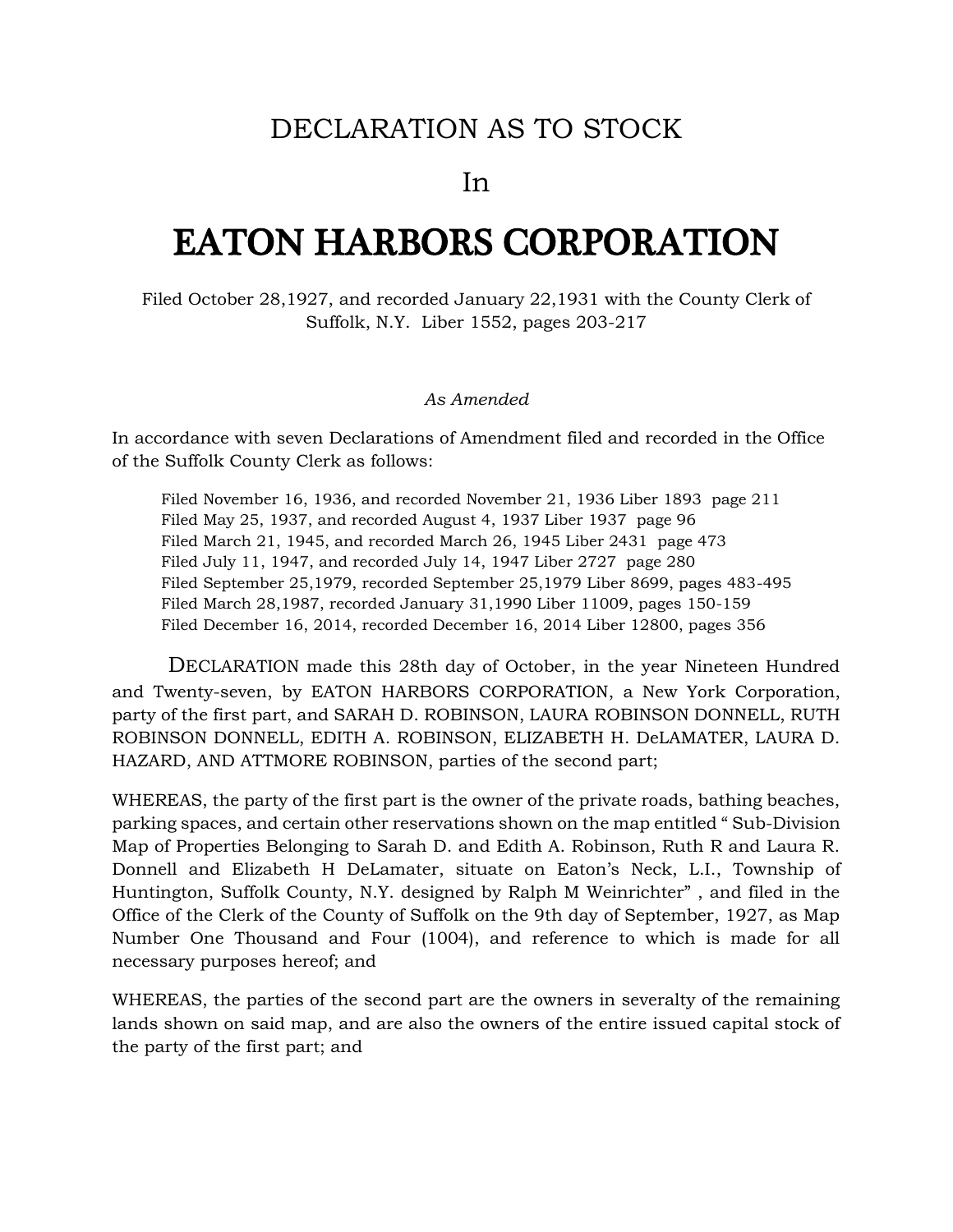WHEREAS, the parties to these presents desire to make a declaration setting forth the restrictions, conditions, covenants, charges, and agreements subject to which the property shown on the said map may be held or disposed of;

(As Amended 07/11/1947) NOW, THEREFORE, the parties to these presents declare, subject to the provisions of Subdivision 11 hereof as now in effect or as subsequently cancelled or modified, in consideration of ONE DOLLAR and their mutual covenants and agreements, that the property of the parries of the second part and of the party of the first part above referred to, is held and shall be conveyed subject to the restrictions, conditions, covenants, charges and agreements set forth in the various subdivisions of the Declaration, and that the portion of the said property owned by the party of the first part (excepting those lands which are excluded under Subdivision 7 of this Declaration, as herein amended) shall be held by it and administered and maintained as herein set forth:

1. (As Amended 05/25/1937) The restrictions, conditions, covenants, charges and agreements set forth in this declaration shall effect and be limited, so far as the same are herein made applicable thereto, only to the lands within Sections " A " , " B " , " C " , " D " , " E " , " F " , " G " , " H " , " I " , " J " , and " K " shown on a map entitled "Map of Property belonging to Sarah D. and Edith A. Robinson, Ruth R. and Laura A. Donnell and Elizabeth H. DeLamater Situate on Eaton's Neck, L.I., Township of Huntington, Suffolk Co., N.Y." filed in the Suffolk County Clerk's office on September 9, 1927, as Map No. 1004 in Map book 18, page 1, and shall not affect or apply to lands or other property designated as and lying or being within or adjacent to Sections " L " , " M " , "  $N$ ", " $O$ ", " $P$ ", " $Q$ ", " $R$ ", and " $S$ " shown on said map. For the purposes of this declaration of and amendment hereto, the words lands or other property adjacent to Sections " L " , " M " , " N " , " O " , " P " , " Q " , " R " , and " S " shall be deemed to include lands lying within ' Ridge Road ' , ' Cedar Road ' , ' Old Orchard Road ' , ' Birchen Road ', 'Pond Drive ', 'Meadow Road ', 'Sound Road ', and the pond, and the parking area and bathing beach on Huntington Bay, all shown on said Map No. 1004, and also all lands under said pond and also all lands under high water on Huntington Bay.

2. (As Amended 05/25/1937) It is agreed that there has been allotted to each of the numbered plats shown on said map a number of shares of the capital stock of the party of the first part, and that the number of the shares of the capital stock of the party of the first part so allotted to each of the said plots is shown on a schedule hereto annexed marked "Amended Schedule A", which said amended schedule is hereby made a part of this declaration. In case of the conveyance of any of the said plots shown on said map, the seller shall at the time of the conveyance transfer to the purchaser of such plot or plots the number of shares of stock of the party of the first part allotted to the plot or plots so conveyed as shown in the annexed amended schedule, and the seller of such plots shall require as a condition of such conveyance that the purchaser shall accept and receive from the seller the number of shares of the capital stock of the party of the first part allotted to the plot or plots so conveyed. The shares of capital stock of the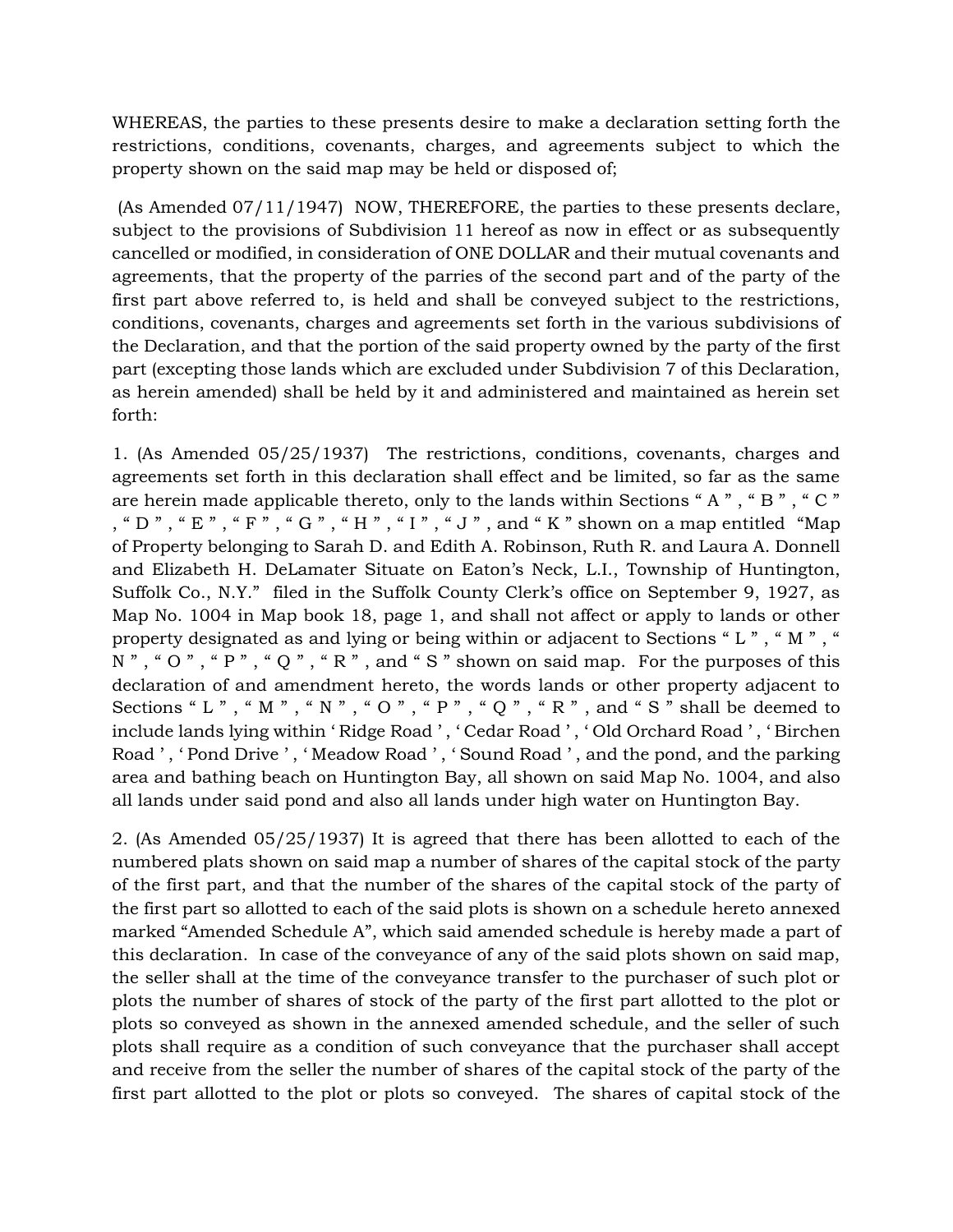party of the first part shall at all times be transferred with the said land as if they were a part of the real estate conveyed, and the purchaser or purchasers of said land must accept and deliver all such shares of stock subject to the provisions of this declaration and be bound thereby. In default of the transfer of such stock at any time simultaneously with the conveyance of such land, the party of the first part may annul and make void the certificate of such shares of stock and deliver a new certificate of such shares of stock to the then owner of such lands, and such owner shall accept the same and be bound by the provisions of this declaration with reference thereto. It is the intention that the owners of the numbered parcels of land shown on said map shall at all times be the owners and holders of the entire issued capital stock of the party of the first part to the end that such owners by controlling such capital stock may maintain and administer the properties of the party of the first part to their common advantage.

3. No transfer of any such stock shall be made except as herein provided.

4. (As Amended 03/21/1945) All of the lands shown on the said map in Sections A to K, inclusive, shall be held released and free from any and all provisions and conditions of that certain Restriction Agreement dated the 2nd day of October, 1926 and recorded in the Office of the Clerk of the County of Suffolk on the 28th day of October, 1926 in Liber 1197 pg 256, and for which the termination date was July 1, 1941.

5. (As Amended 03/21/1945) The owner of any part or the whole of any of the plots shown on said map in Sections A to K, inclusive, shall have the privilege of subdividing the areas so held by him, and in such case, the shares of stock in the party of the first part allotted to the owner of such plot or part thereof and held by his shall be re-allotted and re-issued by the party of the first part in proportion to the values of the new subdivisions into which such area may be so divided, but the total number of shares allotted to such owner shall not be increased.

6. (Cancelled per the November 16, 1936 Amendment).

7. (As Amended  $0.05/03/2014 \& 0.07/11/1947$ ) The lands above indicated as owned by the party of the first part (excluding any roads and road beds conveyed to the Town of Huntington or Village of Asharoken in accordance with Subdivision 9 of this Declaration, and excluding those lands lying or being within or adjacent to Sections L, M, N. O, P, Q, R, and S on said map, and excluding that portion of Harbor Road that is bounded on the east by Plots 1 and 2 in Section H and on the west by plots 7 and 8 in Section F and on the north and south as particularly shown on a map dated October 14, 1944 by A. J. Edwards, T. S. Prime, Huntington, N.Y., guaranteed February 19, 1945 to Title Guarantee and Trust Company by A. J. Edwards, Lic. No. 3114, and excluding that portion of Harbor Road as shown on "Map Showing alteration of a portion of subdivision map of properties belonging to Sarah D. & Edith A. Robinson, Ruth R. & Laura R. Donnell & Elizabeth J. DeLamater situate on Eatons Neck, Town of Huntington, Suffolk County, New York surveyed July 1938 by C. P. Darling-A. J. Edwards, Inc., Engineers and Surveyors, Huntington, New York " guaranteed June 16, 1947 to Title Guarantee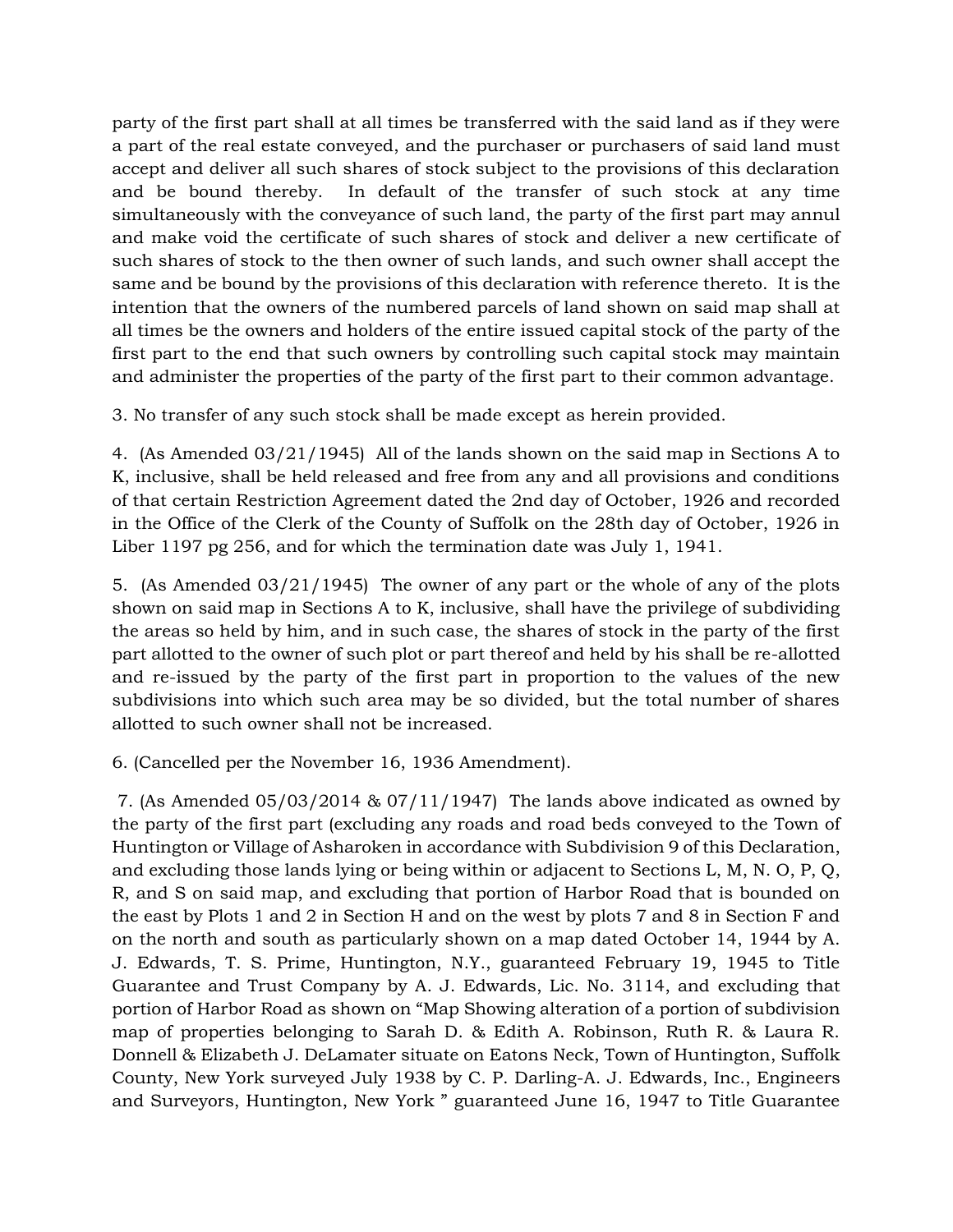and Trust Company by A. J. Edwards , Lic. No. 3114, a copy of which is hereto annexed and made a part hereof, bounded and described as follows:

"Beginning at a point in the southerly line of the public road distant 583.36 feet easterly, measured along the southerly line of said public road from the northeasterly extremity of the arc of a curve formed by the intersection of the southerly line of said public road with t he easterly line of Locust Lane; running thence North 81 degrees 5 minutes East along the southerly line of said public road 16.91 feet to a point; thence South 85 degrees 42 minutes 10 seconds east still along the southerly line of said public road 55.37 feet to a point of curve; thence southeasterly 68.74 feet along the arc of a curve to the right having a radius of 40 feet to a point of reverse curve; thence southwesterly 267.98 feet along the arc of a curve to the left having a radius of 725 feet to a point in the westerly line of Harbor Road; thence North 8 degrees 25 minutes West 277.43 feet to a point of curve; and thence northwesterly 78.91 feet along the arc of a curve to the left having a radius of 50 feet to the point or place of beginning. Containing within said bounds 0.164 acre.")

and any lands hereafter acquired by it shall at all times be owned and maintained by it for the common use and benefit of all the owners of the lands shown on said map, other than those within said Sections L, M, N, O, P, Q, R, and S, and for highways and bathing or parking purposes and for such other purposes as may from time to time be designated by the party of the first part for the common use and benefit of all said owners, and subject to such rules and regulations as may be determined upon by the party of the first part from time to time.

8. (As Amended 05/03/2014) Assessments for the total expense of maintenance and operation of the lands owned by the party of the first part shall be annually apportioned equally among the owners of every building lot, comprised wholly or partially from parcels inclusive of sections "A" thru "K" as shown on said map, that are subject to the Declaration as to Stock in Eaton Harbors Corporation. A building lot is defined as a parcel of property or properties that exist individually, or are conjoined with other parcels owned by a common owner, that have been recognized by the Town of Huntington or Village of Asharoken to constitute a legal lot that can be improved by the construction of a single family dwelling. Said assessment shall be based upon a written annual budget. Said budget shall be for the period from June 1 to May 31, and shall be prepared by the Board of Directors in April of each year, and mailed to the shareholders on the records of the Corporation not later than May 5th of each year. The Annual Meeting of the Corporation shall be held the third Saturday in May of each year at 10a.m. For the purposes of the budget vote, a quorum shall mean at least 51% of the voting stock being represented at the meeting. The budget determining the per building lot annual assessment shall become effective upon the approval thereof by a majority vote of those shareholders voting either in person or via electronic voting, or by written proxy at the Annual Meeting of the corporation. For the purpose of determining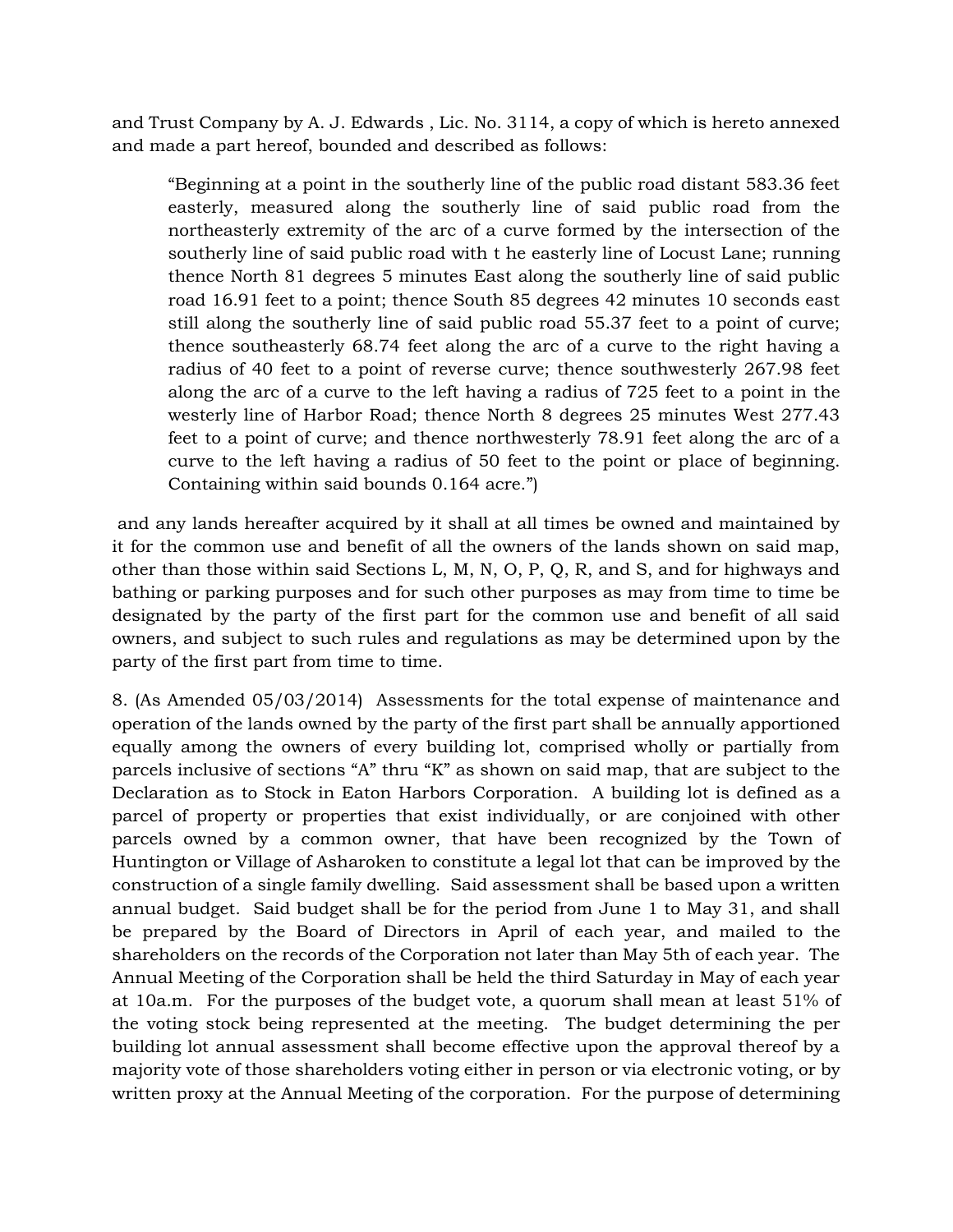a majority vote, each share of stock represented at the Annual Meeting shall represent one (1) vote. Where a stock is held in more than one name or in the name of a corporation, only one person may cast the vote(s) attributable to that stock and the person casting said vote(s) either in person, or via electronic voting or by proxy, at the Annual Meeting by doing so, represents to this Corporation and all other shareholders that he or she is authorized to do so by either the other named shareholder(s) or by the corporation he or she represents. In the event that the budget is not approved by a majority of votes cast at the Annual Meeting, a new budget will be prepared and presented for vote at a Special Meeting of the Shareholders to be held on the second Saturday in June at 10a.m. with a revised budget being mailed to all shareholders not less than 10 days prior to said Special Meeting. Voting on the revised budget shall be in the same manner described above. In the event the revised budget is not approved at the Special Meeting, an austerity budget shall be adopted and take effect. Said austerity budget and resulting assessment shall be in the amount determined by the last approved budget. Such annual assessments and charges shall be a personal obligation of the owners of the parcels affected and/or record owners of the capital stock of the corporation and shall be due on June 1, or in the case of a revised or austerity budget due (15) fifteen days from the approval or adoption date and payable without penalty (30) thirty days from due date in each and every year on which date said charge or assessment shall also automatically become a lien upon the land and upon said shares of capital stock and shall continue as a lien until fully paid. The transfer of said capital stock may be refused by the party of the first part until such assessments or charges then a lien thereon are fully paid, but nothing herein contained shall be construed to impart any liability upon the part of an owner for any assessments or charges levied after his shares of stock in the party of the first part shall have been duly transferred, on the books of the corporation, to some other person(s) or entity."

"In addition to the lien imposed hereunder and notwithstanding any provision of the original Declaration or amendments thereto to the contrary, the party of the first part is authorized, empowered, and directed to take whatever legal action it deems necessary to secure and enforce a money judgment personally against the owners of the property and/or capital stock upon which any charge or assessment levied by the party of the first part shall remain unpaid in whole or part for 90 consecutive days after said charge or assessment shall have been originally due for payment. The rights and powers provided for herein shall be in addition to the rights and powers of the party of the first part to bring all actions for the collection of such charges and assessments and the enforcement of the lien created hereunder. Any and all expenses of collection including reasonable attorney's fees shall be added to the amount due and owing and shall be included in any lien against the property and shall be included in any action seeking to foreclose the lien or seeking a judgment for money due and owing against the owners of the property and/or capital stock. Any lien created hereunder shall continue until amounts due have been fully paid. Interest shall accrue on all unpaid assessments and charges and all expenses of collection at the rate of 16 percent per annum or at the highest lawful rate if lower and this shall supersede any previous interest rates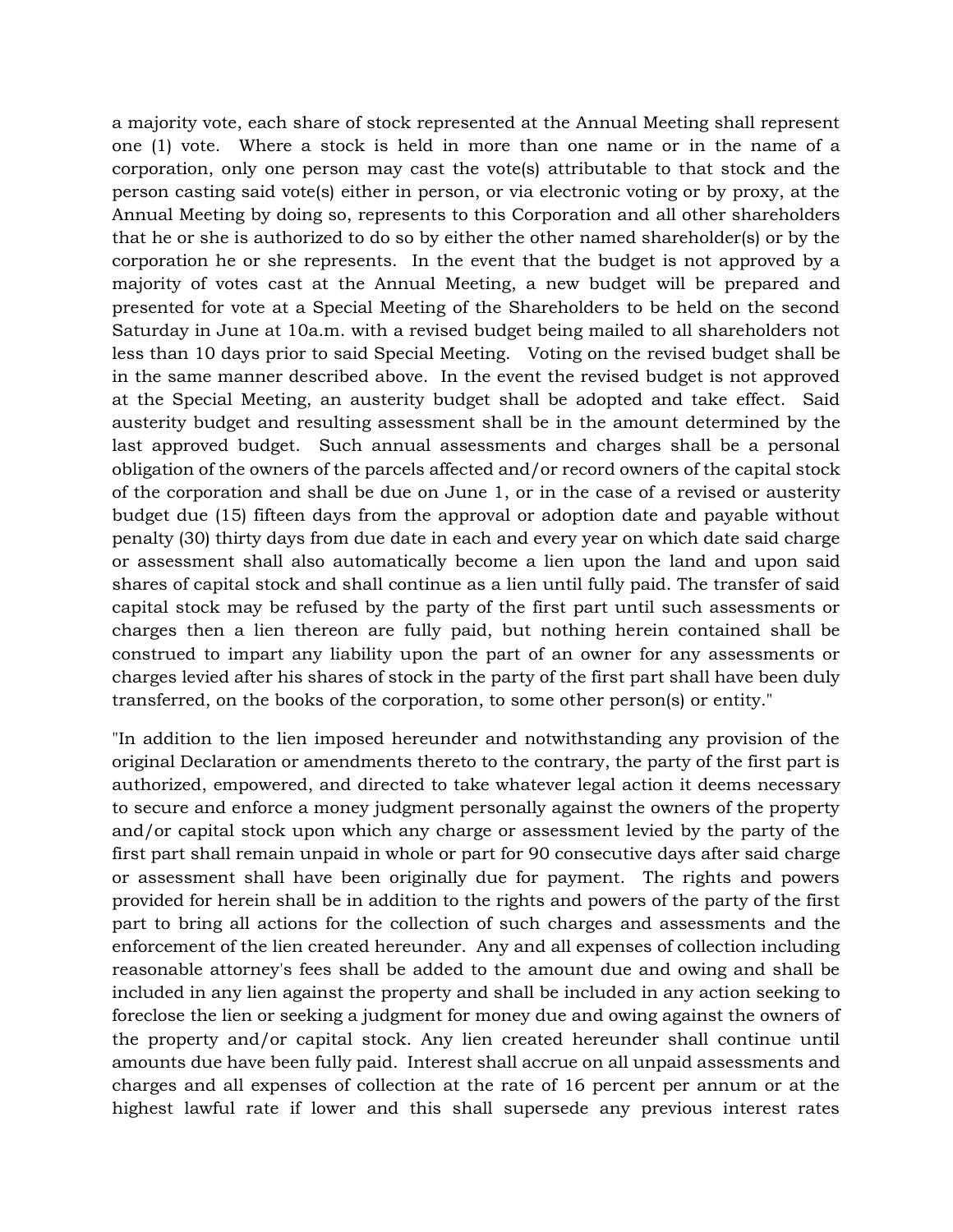contained in the body of any other amendments to this Declaration. Said charges and assessments shall be applied toward the cost of maintenance, improvements, and enhancements of the various properties belonging to the party of the first part, including roads, structures, beaches, wetlands, and open spaces, and the costs of administering the corporation and any and all general expenses of the party of the first part as determined by the Board of Directors.

9. (As Amended 05/03/2014) The Board of Directors of the Eaton Harbors Corporation is hereby authorized and empowered to transfer all roads and road-beds owned by the party of the first part contained within a map entitled "Sub-Division Map of Properties Belonging to Sarah D. and Edith A. Robinson, Ruth R. and Laura R. Donnell and Elizabeth H. DeLamater, situate on Eaton's Neck, L.I. Township of Huntington, Suffolk County, N.Y. designed by Ralph M. Weinrichter", and filed in the Office of the Clerk of the County of Suffolk on the 9th day of September, 1927, as Map Number One Thousand and Four (1004), to either the Town of Huntington or Village of Asharoken by a simple majority vote of the Directors duly acknowledged except that the parcel denoted on said map as "Bathing Beach & Parking" located at the southern terminus of "Beach Road" as shown on said map is to be retained, along with the adjacent tidal wetland to the west, as the private property of the party of the first part, and is not subject or intended to be part of this authorization and empowerment, and may not be transferred to the Town of Huntington, or Village of Asharoken, or to any other party without the expressed approval of two thirds of the capital stock of the corporation

10. (As Amended 03/21/1945) All the restrictions, conditions, covenants, charges and agreements herein contained shall run with the land, and shall terminate at such times and to such extent as they shall subsequently have been cancelled or modified in whole or in part by the Declarations of Amendment duly made in accordance with the provisions therefore set forth in Subdivision 11.

11. This declaration or any of the provisions thereof may be subsequently modified, added to, amended, or canceled at any time by an agreement or declaration entered into and executed by the owners of two-thirds of the capital stock of the party of the first part, who shall also be the owners of the land to which such stock is allotted in accordance with the annexed schedule. Such agreement or declaration must be duly acknowledged by the parties thereto and recorded in the Office of the Clerk of the County of Suffolk before the same shall take effect.

12. (As Amended 03/28/1987) The provisions herein contained shall be binding upon the owners of property shown on said map, their legal representatives, heirs, successors, and assigns and shall bind and inure to the benefit of and be enforceable by the party of the first part or for the owners of any property shown on said map, their legal representatives, heirs, successors, and assigns, and failure by the party of the first part or any property owner to enforce any such obligations, restrictions, covenants, or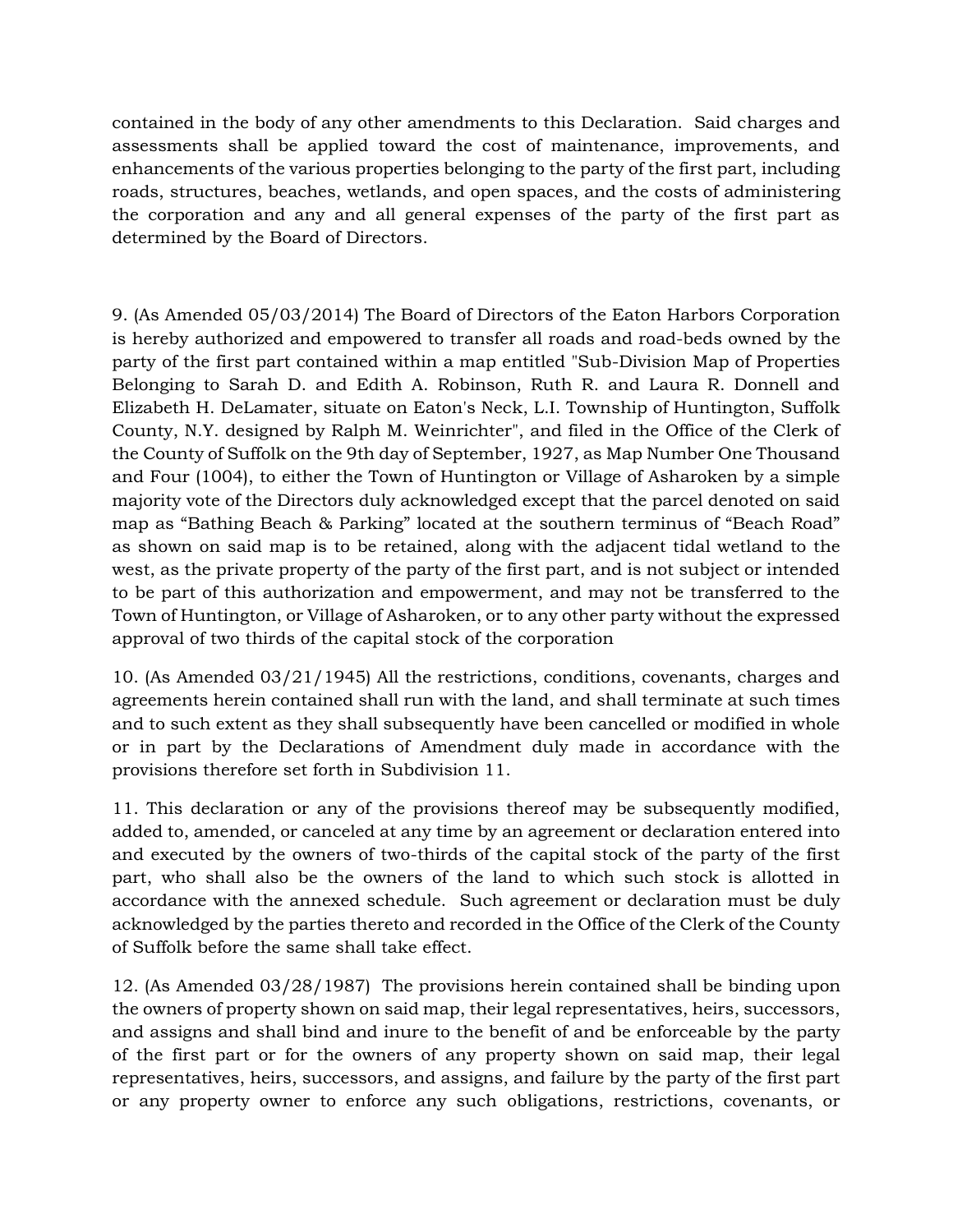agreements herein contained shall in no event be deemed a waiver of the right to do so thereafter.

13. (Added 05/25/1937) It is hereby agreed, anything in this declaration of amendment to the contrary notwithstanding (a) that said declaration dated October 28, 1927, as amended by subsequent declarations of amendment, including this declaration of amendment, and all restrictions conditions, covenants, charges and agreements contained in said declaration dated October 28, 1927, as so amended including those contained in subdivisions Second to Sixth, inclusive, hereof, but not including those contained in subdivision First or Seventh hereof be and the same hereby are cancelled and terminated and shall henceforth be without force or effect as to, and henceforth shall not affect or apply to, the lands or other property designated as and lying or being within or adjacent to Sections " L " , " M " , " N " , " O " , " P " , " Q " , " R " , and " S " , or any of then, or any part thereof, show n on a map entitled "Map of Property belonging to Sarah D. and Edith A. Robinson, Ruth R. and Laura A. Donnell and Elizabeth H. DeLamater Situate on Eaton's Neck, L.I., Township of Huntington, Suffolk Co., N.Y." filed in the Suffolk County Clerk's office on September 9, 1927, as Map No. 1004 in Map book 18, page 1; and (b) that all liens, charges and encumbrances whatsoever, if any, upon the lands or other property designated as and lying to being within or adjacent to said Sections, or any of them, or any part thereof, under or by virtue of said declaration dated October 28, 1927, as amended, are hereby cancelled, released and discharged; and (c) that each and every purchaser or any or all of said lands or other property designated as and lying being within or Adjacent to said Sections, or any of then, or any part thereof, and his or their successors or assigns, are hereby released and discharged of any liability or obligation whatsoever, if any, with respect to any assessment, charges or other amount whatsoever, if any, now due and unpaid, or which hereafter may become due, under and pursuant to said declaration dated October 29, 1927, as amended; and (d) that no such purchaser or purchasers, or his or their successors or assigns, shall be under any obligation whatsoever, to accept allotment of or take, hold, transfer or otherwise deal with any shares of stock, or rights or obligations in or to or under any shares of stock, under or pursuant to said declaration dated October 28, 1927, as amended, and subdivisions Second to Sixth, inclusive, of this declaration of amendment and the subdivisions and schedule therein and thereby amended shall not apply to or affect any of the lands or other property designated as and lying or being within or adjacent to said Sections, or any of them, or any part thereof; and (e) that henceforth no right shall exist in any one under or by virtue of said declaration dated October 28, 1927, or otherwise, to amend said declaration or any amendment thereof so as to subject to said declaration dated October 28, 1927, any of the lands or the property designated as and lying or being within or adjacent to said Sections or any purchaser of the whole or any part thereof, except with the prior written consent of Henry S. Morgan, his successors or assigns owner or owners for the time being.

IN WITNESS WHEREOF, the party of the first part has hereunto affixed its corporate seal and caused these presents to be subscribed by its President, and the parties of the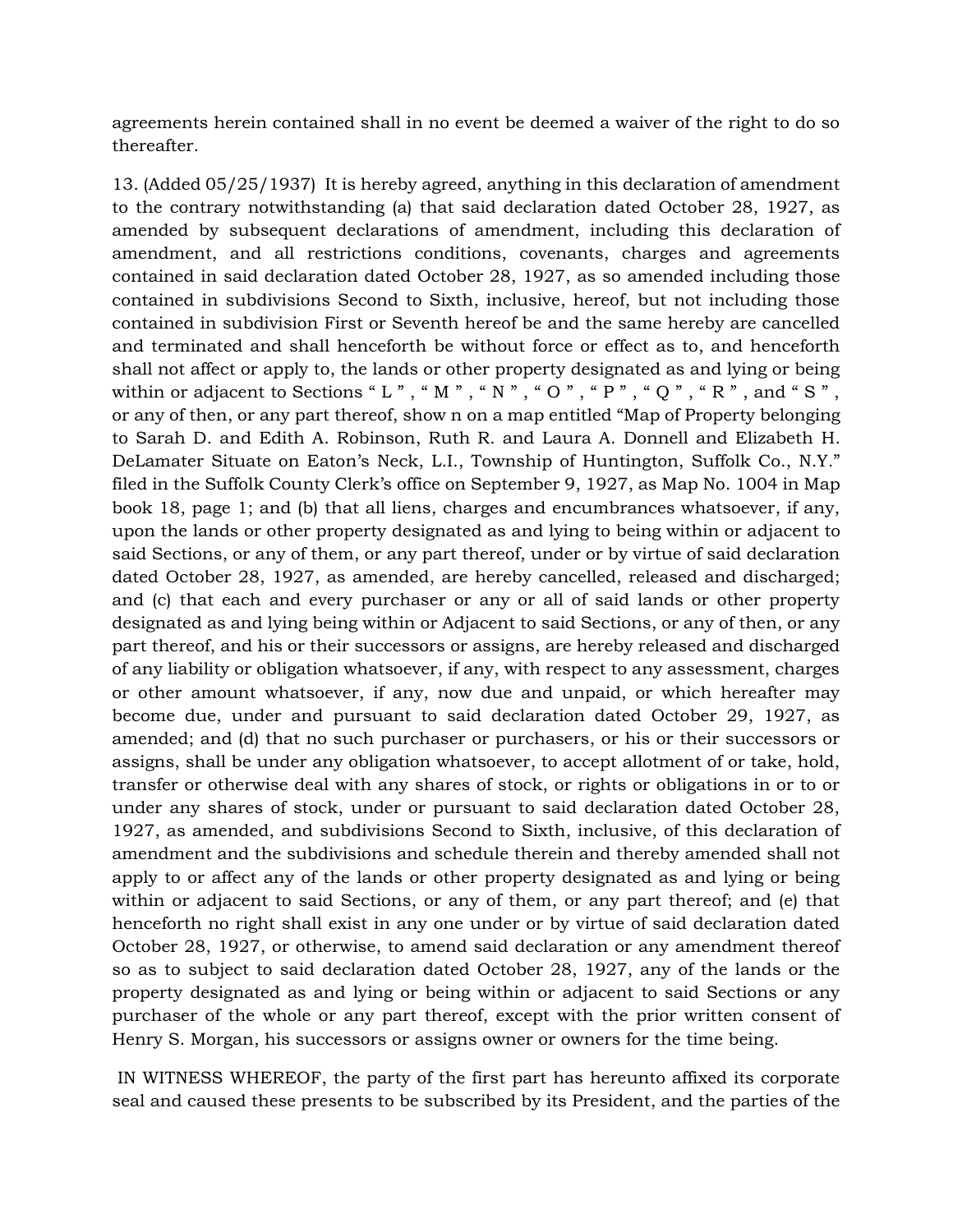second part have hereunto set their hands and seals the day and year first above written.

In the Presence of: Arthur Dinity

#### EATON HARBORS CORPORATION

Harry E Donnell, President (L.S.) Sarah D. Robinson (L.S.) Laura R. Donnell (L.S.) Ruth R. Donnell (L.S.)

Edith A Robinson (L.S.) Elizabeth H. DeLamater (L.S.) Laura D. Hazard (L.S.) Attmore Robinson (L.S)